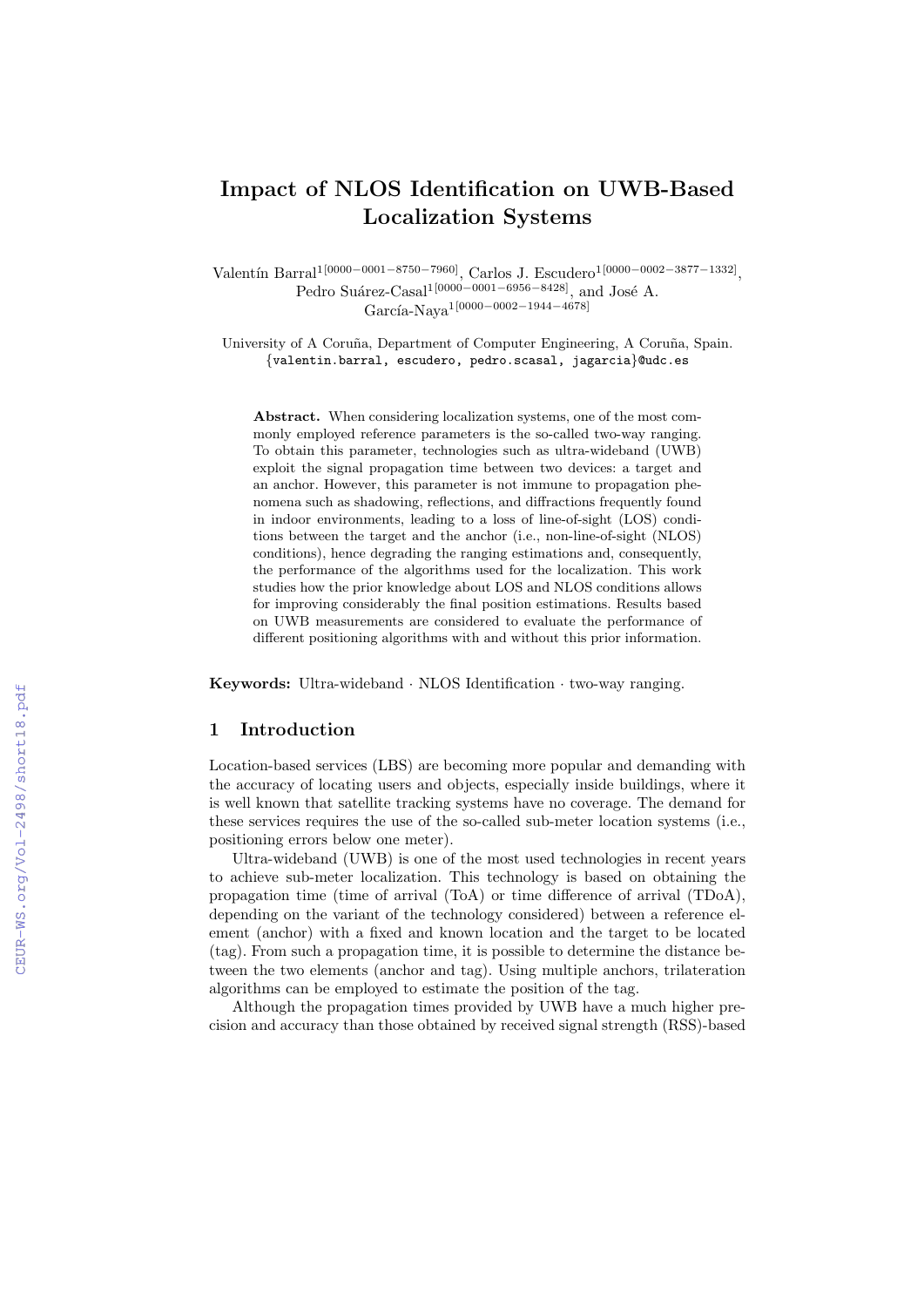technologies, they are still affected by different propagation phenomena, especially in indoor environments. Multiple and varied obstacles (walls, ceilings, people, furniture, ...), shields and signal blockages, reflections, refractions, and diffractions cause the appearance of multipath propagation between anchors and tags. Each of these paths presents different propagation times, deteriorating the ranging precision and accuracy and, therefore, the tag estimated position.

These phenomena are different depending on the visibility between anchors and tags. Basically, there are two possible path types: line-of-sight (LOS) and non-line-of-sight (NLOS). In the case of LOS, the shortest path is the one that provides a good distance estimation between an anchor and a tag. However, when NLOS appears, the aforementioned phenomena produce secondary paths that predominate over the shortest one, degrading the distance estimation. If the different propagation conditions (LOS or NLOS) between anchors and tags is not taken into account, the positioning algorithms will use noisy or erroneous information that will cause a poor estimation of the final position of the tag.

This work analyzes the benefits of taking into account the propagation conditions (LOS or NLOS) between the tag and each anchor as prior knowledge for the location algorithms. Employing a UWB-based system, we carried out a measurement campaign considering a set of anchors combining LOS and NLOS propagation conditions with respect to a tag. The obtained measurement data are available for public use [1] and were also used to assess the performance of different location algorithms when the propagation conditions (LOS and NLOS) are known compared to the situation in which the location algorithms cannot access such prior information.

The article is structured as follows: Section 2 presents the environment where the measurements have been carried out, explaining how LOS and NLOS propagation conditions are obtained. Section 3 introduces the location algorithms considered to assess the impact of the prior knowledge about the propagation conditions (LOS and NLOS). Section 4 details how the experimental data are used to simulate a more complex scenario. The results are shown and discussed in Section 5. Finally, Section 6 is dedicated to the conclusions.

### 2 UWB Measurements

To analyse the effect of LOS/NLOS conditions on the performance of a location algorithm, ranging measurements in a real environment with unambiguous identification of these conditions are required. The measurement campaign goal is just to obtain a real distance-measurement database. These measurements were obtained in a campaign carried out inside the Scientific Area building, located in the Campus of Elviña, at the University of A Coruña, Spain.

The hardware used consists of UWB devices manufactured by Pozyx [9]. These devices include a Decawave [2] UWB transceiver and the possibility of being operated through a USB port or using them as Arduino shields. The hardware for the tags and the anchors is identical, varying only the firmware that modifies the behavior according to the desired role. The estimation of the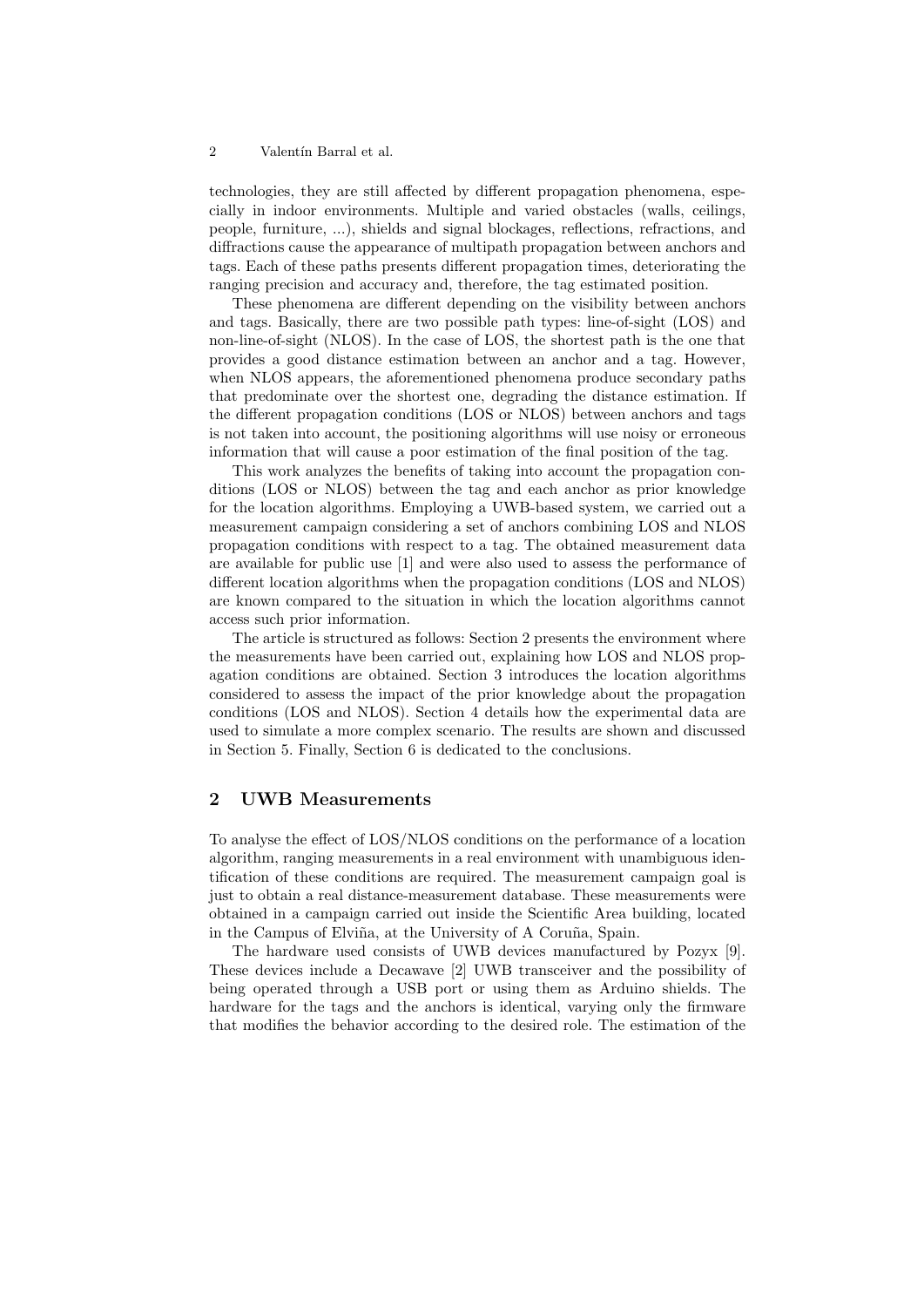ranging is carried out through the round trip time of UWB signals sent from a tag to an anchor.

To obtain the ranging measurements, an anchor was considered in a fixed and known position, whereas a tag was placed at different known locations. Thus, in the LOS scenario, both the tag and the anchor were placed without obstacles between them. However, in the NLOS scenario, both devices were placed in such a way that it is impossible to find a direct path between them, hence the only path for the UWB signal to reach the receiver is through one or more reflections. The measurements were obtained at different distances between an anchor and a tag, ranging from 3 m to 16 m spaced 0.2 m apart. Therefore, multiple actual ranging measurements between a tag and an anchor were obtained at different distances and with both LOS and NLOS conditions. Notice that the measured data are publicly available in [1] to other researchers, making the results of this work reproducible.

# 3 Location Algorithms

Pozyx devices are able to obtain an estimation of the distance between a tag and an anchor based on the round-trip ToA of the signal traveling from the tag to the anchor. When there are multiple anchors in fixed positions and one tag in an unknown location, the ranging estimations can be used to estimate the coordinates of this tag:

$$
r_{\text{TOA},l} = \sqrt{(x - x_l)^2 + (y - y_l)^2 + (z - z_l)^2} + n_{\text{TOA},l},
$$
  
\n
$$
l = 1, 2, \cdots, L
$$
 (1)

where  $(x, y, z)$  are the coordinates of the tag,  $(x_l, y_l, z_l)$  are the coordinates of each anchor,  $r_{\text{TOA},l}$  are the ranging measurements between the tag and the anchor  $l$  and  $n_{\text{TOA},l}$  is an error component modelled as AWGN. If several ranging measurements are available, the previous equation can be used to estimate the location of the tag.

Different location algorithms were chosen to test the effects of considering or not the prior knowledge of the LOS / NLOS condition between a tag and several anchors. The algorithms were selected among the many of them available in the literature taking into account their nature. All of them used the ranging estimations between the tag and the anchors as an information source for their operations. Sections 3.1 to 3.3 describe these algorithms.

#### 3.1 Linear Least Squares

The linear least squares (LLS) algorithm performs the location task in two steps: first, (1) is approximated by means of a linearization and, second, a least squares method is used to find the position that provides the minimum error. There are several methods to approximate the nonlinear equation in (1) such as those described in  $[7, 8, 12]$ .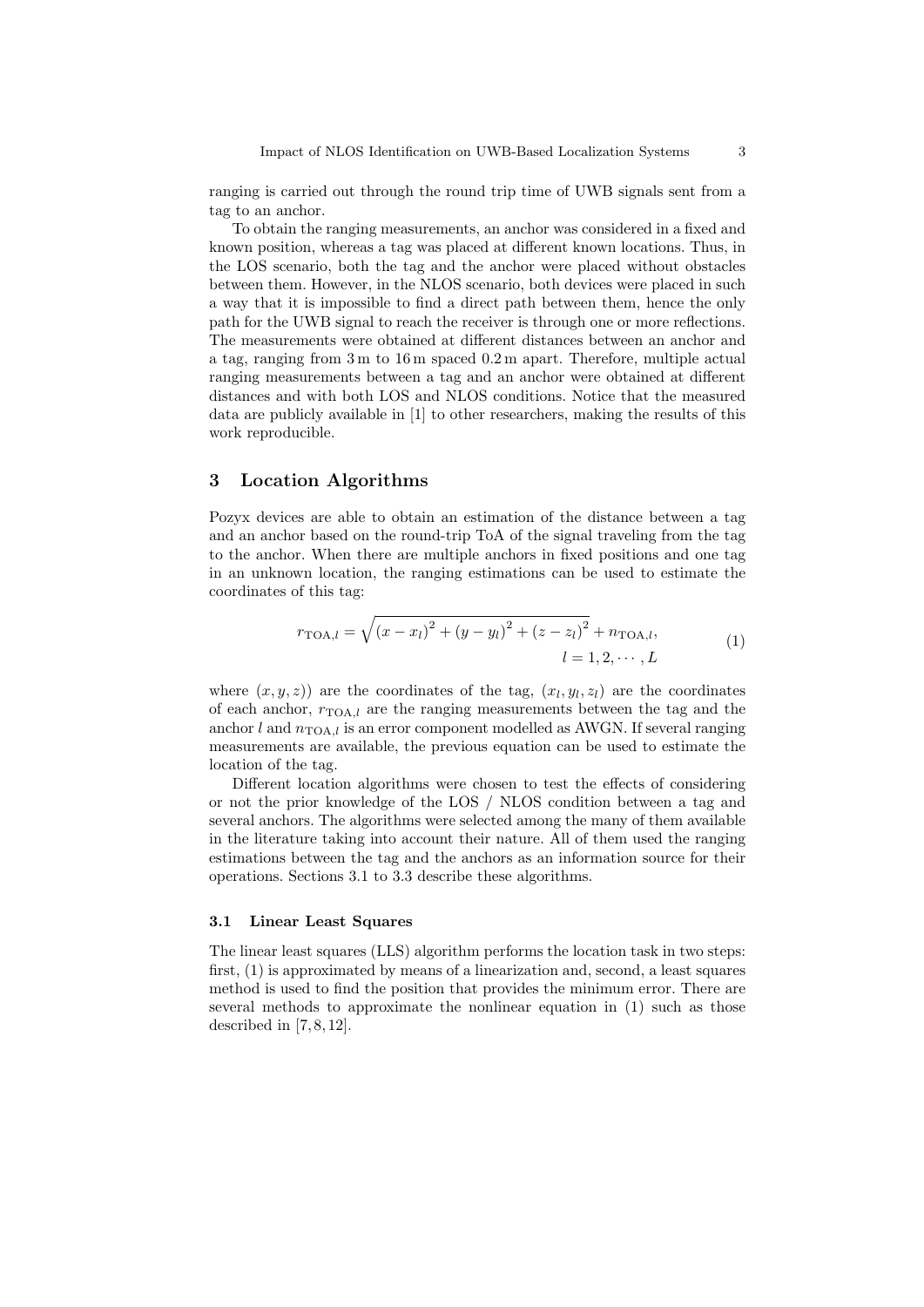### 3.2 Nonlinear Least Squares

The nonlinear least squares (NLS) is an approach to solve the problem starting from (1) without performing a first linear approximation [6]. Finding this minimum point is not a trivial task, and there are many different techniques to achieve it [10]. In this work, we chose to use the Gauss-Newton method [4]. This is an iterative method that, starting from some given initial point, approximates the solution in each iteration.

### 3.3 Iterative Extended Kalman Filter

The Kalman filter is a well-known algorithm to estimate the hidden state of a system given some observation variables and is widely applied to positioning problems. The original Kalman algorithm provides an exact solution for this estimation problem in systems where the observations are linear on the state together with Gaussian-distributed noise sources. However, when some of these assumptions do not hold, numerous variations were proposed to overcome these limitations, such as the Extended Kalman filter [3], the Unscented Kalman filter [5], and particle filters [11].

# 4 Experimental setup

To test the effects of using NLOS measurements in location algorithms, a set of experiments were designed. The aim of these experiments was to study the effect on the final position estimation provided by the algorithms described in Section 3 when using a certain number of anchors with different probability of being in NLOS with respect to the tag. In order to make this study as realistic as possible, we use the ranging measures obtained in the measurement campaign described in Section 2.

Before carrying out the experiments, some common tasks were implemented. Firstly, a method to generate a virtual scenario with an arbitrary number of UWB anchors was considered. In a virtual 3D environment, we placed anchors at different fixed and known spatial positions. The coordinates of each anchor were selected to avoid having two anchors at the same height, whereas the values of  $x$  and  $y$  coordinates were selected to equally distribute the anchors on the sides of a cube.

Secondly, the movement of a tag inside the scenario along a trajectory was simulated. To perform this task, we used the *waypointTrajectory* method from the Sensor Fusion and Tracking toolbox in Matlab™. With this function, we could define a trajectory based on a sorted set of waypoints.

Thirdly, given a position from the tag trajectory, a ranging measurement between the tag and each anchor is produced. Since this data is extracted from a repository obtained from the UWB measurement campaign described in Section 2, not all possible distances are available. Therefore, for each anchor in the virtual environment, we consider the closest distance between the tag and the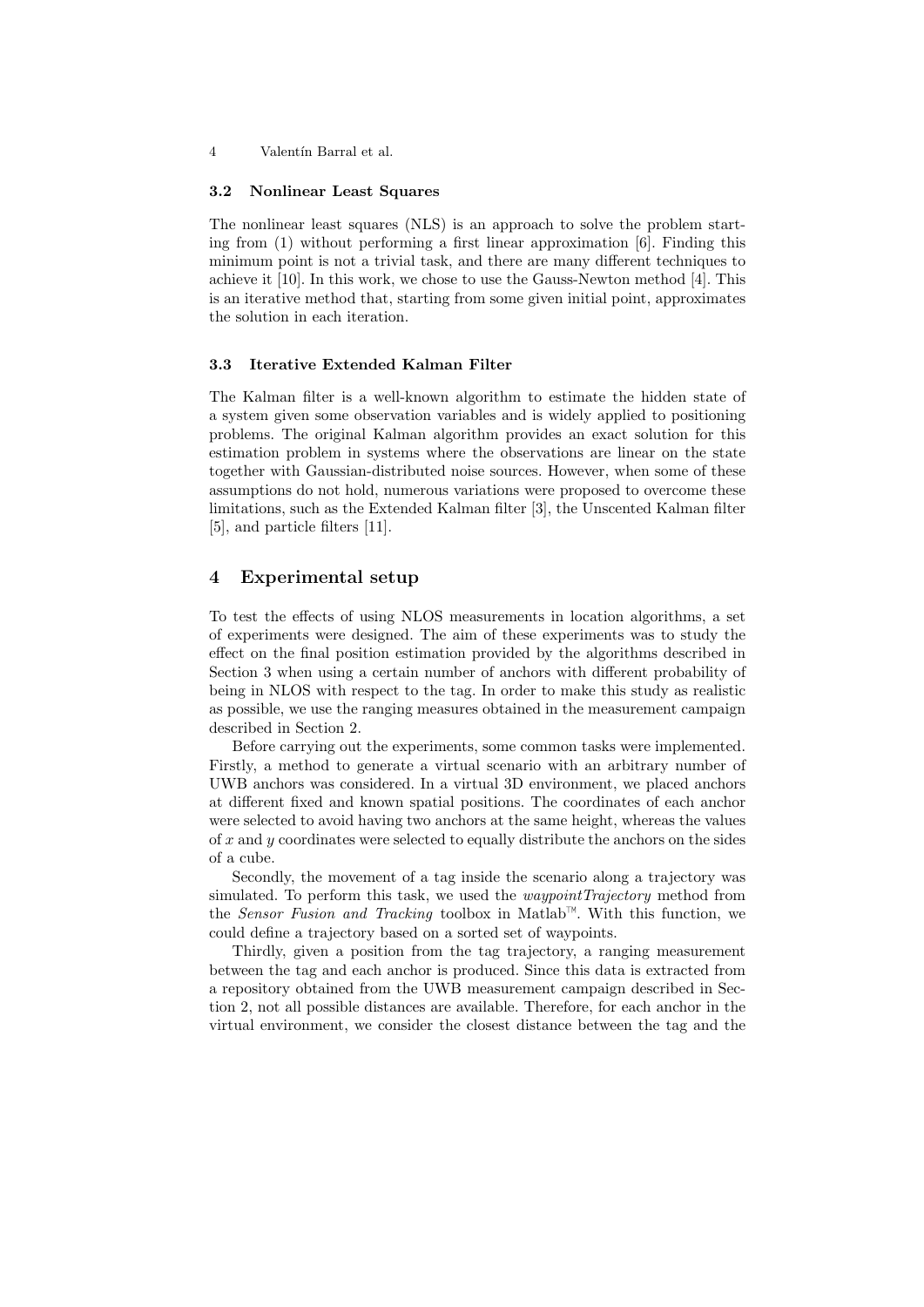anchor which is available in the repository. Consequently, in order to maintain the coherence between the distance extracted from the repository and that of the virtual environment, we move the affected anchor slightly around the position initially indicated. For instance, suppose that a tag is located at the position  $(P_x, P_y, P_z)$  and the distance between this point and the anchor A1, placed at  $(A1_x, A1_y, A1_z)$ , is 3.16 m. Given that in the ranging measurements repository only distances spaced  $0.2 \text{ m}$  apart are recorded (i.e.,  $\cdots$ , 3 m, 3.2 m, 3.4 m,  $\cdots$ ), the distance 3.16 m has to be approximated. To solve this problem, we need to round the distance value to the closest one available from the measurements (3.2 m in this case). After this rounding, it is necessary to move the position of the anchor A1 around its original position, so that the distance to the tag is consistent with this new distance of 3.2 m (exactly as if the anchor had been placed at a distance of 3.2 m to the tag from the beginning).

Finally, in order to decide if an anchor is in LOS or NLOS with respect to the tag for a given point of the trajectory, we designed a script that returned a LOS or NLOS measurement according to a given probability (note that, for each distance value between the tag and the anchor, there is a LOS and an NLOS ranging measurement). This was done using a randomised process with an appropriate probability distribution.

Once the previous elements were completed, the following experiments were performed:

- 1. Execution of the algorithms described in Sections 3.1 and 3.2 for the estimation of the positions of a trajectory in a virtual scenario with a fixed number of anchors. Both LOS and NLOS conditions of each anchor, for the different tag positions within the trajectory, were determined according to the given probability. In this experiment, the algorithms consider all ranging estimates from all anchors, regardless of whether they were in LOS or NLOS.
- 2. Execution of the algorithms as in the previous case, but now the NLOS ranging estimates are discarded. Therefore, for each position of the tag, the number of anchors that provide ranging estimations is variable, depending on the probabilities of having NLOS situations.

### 5 Results

Fig. 1 shows a comparison of the mean absolute error of the position estimates (with respect to the true position) produced by the three considered algorithms: LLS, NLS, and iterative extended Kalman filter (IEKF). They were tested in a scenario with 8 anchors placed on the sides of a  $9 \text{ m} \times 9 \text{ m} \times 9 \text{ m}$  cube with the goal of estimating the position of a moving tag that follows a rectangular trajectory at a constant velocity. Each anchor in the scenario has a probability of producing an NLOS measurement according to the values in the abscissa axis of Fig. 1. For instance, if the probability of outputting an NLOS measurement is 0, then the 8 anchors will produce a LOS measurement, whereas if such a probability is 1, all of them will output NLOS measurements.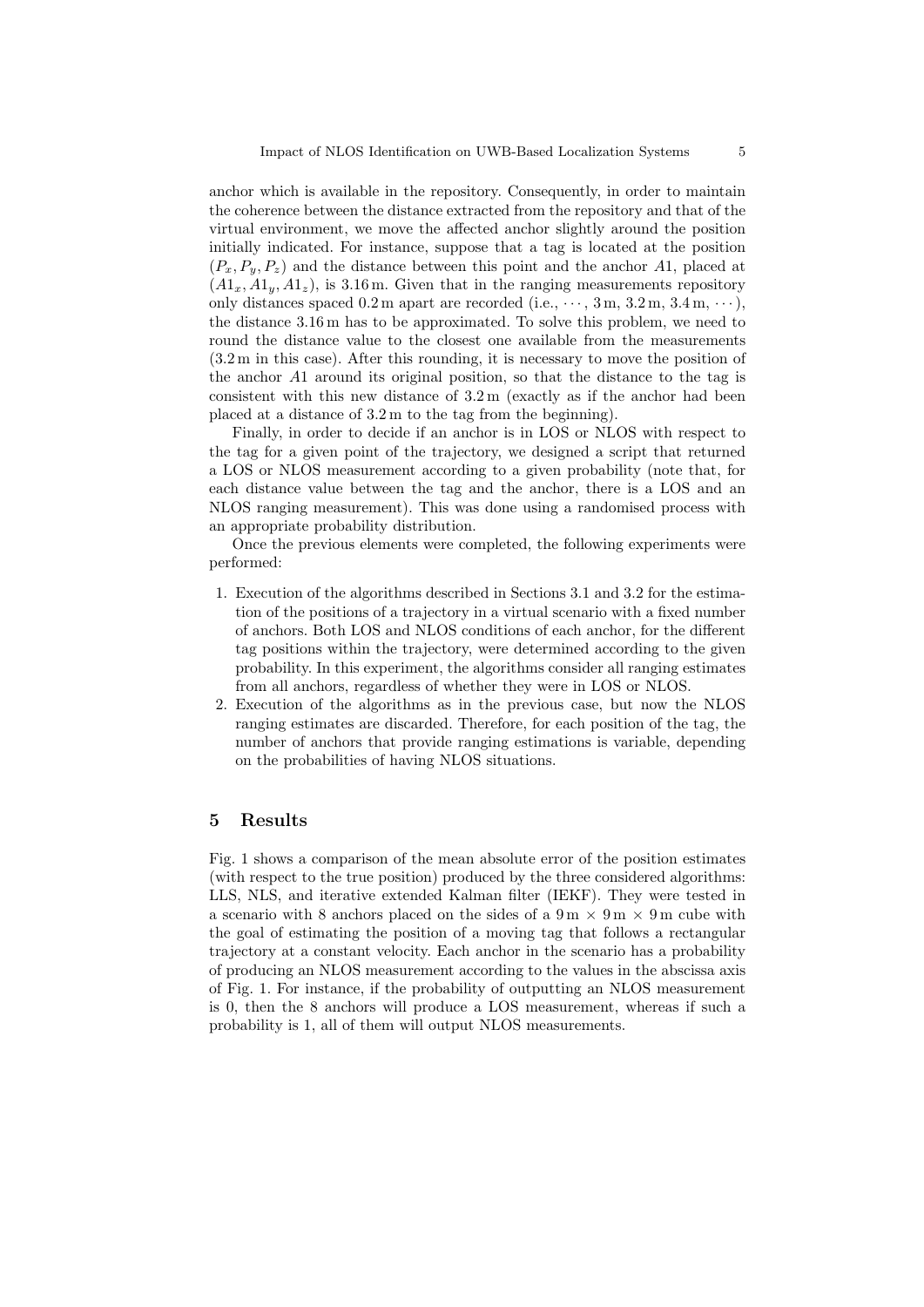

Fig. 1. Mean error of position estimates vs NLOS probability with a rectangular trajectory. Right-hand side ordinate axis: probability of at least four anchors with LOS propagation conditions.



Fig. 2. Mean error of position estimates vs NLOS probability with a random trajectory. Right-hand side ordinate axis: probability of at least four anchors with LOS propagation conditions.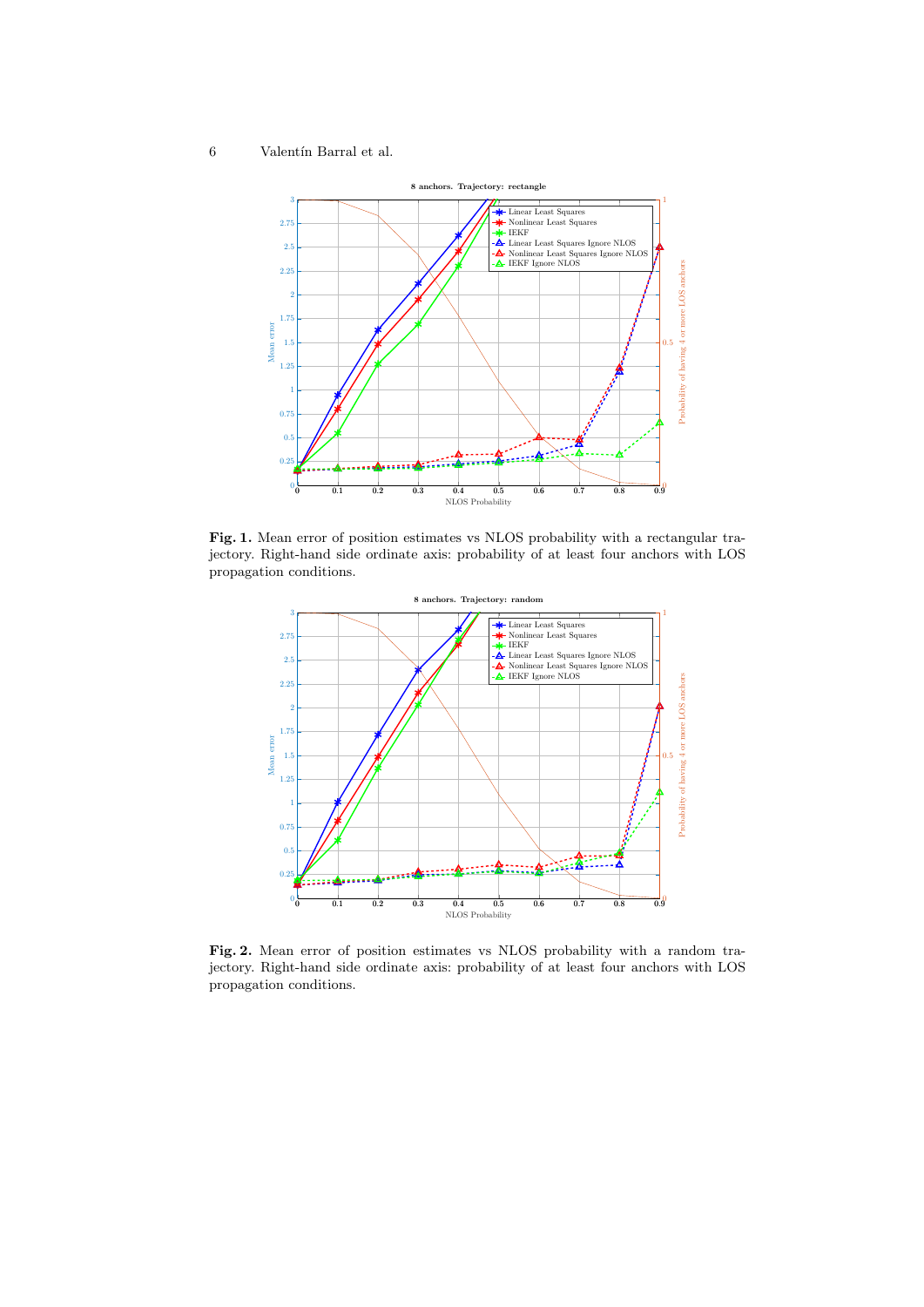Fig. 1 shows the results corresponding to the first two experiments described in Section 4: considering all the anchors and considering only the anchors with LOS, referred to as "Ignore NLOS" in Fig. 1. Two groups of curves can be observed in Fig. 1. The first group has a very steep slope, with errors starting at 0.25 m in absence of NLOS and quickly growing up to several meters with the NLOS probability. These three curves correspond to the first experiment in which all the measurements were considered by the algorithms. Although we see a slightly improvement when the IEKF algorithm is used, the overall performance is very poor even for low NLOS probability values. Notice that, in this experiment, the IEKF was configured assuming that all the measurements correspond to LOS propagation conditions since, in this experiment, there is no prior knowledge about the propagation conditions. This is why the performance of this algorithm is heavily punished. The second group of curves identified in Fig. 1 exhibits a small slope with an error about 0.5 m. These curves correspond to the second experiment, in which the NLOS measurements, whenever they occur, are ignored by the algorithms. We can see how all the three algorithms exhibit much better results than in the first experiment. Therefore, including only the LOS measurements and disregarding the NLOS ones improves the positioning error significantly for the considered scenario because NLOS propagation conditions yield ranging measurements with a big error. It is important to realize that, for the LLS and NLS algorithms to work, it is necessary to have at least four ranging estimates. Otherwise, the position estimated in the previous point will be used. Note that, in Fig. 1, a curve with the probability of receiving 4 or more LOS measurements is superimposed in order to have a reference with respect to the performance of these algorithm. We can see that, when this probability falls below 0.1 (which corresponds to a NLOS probability value around 0.7 for each anchor), the error in the estimation grows from about 0.5 m to more than 1 m.

Fig. 2 shows the same experiments as in Fig. 1 but now considering a tag moving along a completely random trajectory and at a constant velocity. Whereas the LLS and NLS algorithms exhibit a performance similar to that shown in Fig. 1 for the rectangular trajectory, the IEKF shows a slight deterioration. This is related to the fact that the IEKF considered in this work does not use an inertial measurement unit (IMU) or additional sensors to gather knowledge about the tag movement. Thus, the algorithm can only deduce the velocity of the tag using the ranging measurements. When the tag is moved along the rectangular trajectory, this estimation can be very precise, since only in the corners of the rectangle there is a change in the trajectory. However, in a random trajectory, when the direction of the trajectory is changing all the time, the predictions of the IEKF are degraded because it does not adapt fast enough to such trajectory changes.

### 6 Conclusions

In this study we have confirmed with measurements captured with real UWB devices how the presence of values obtained from anchors in NLOS can cause